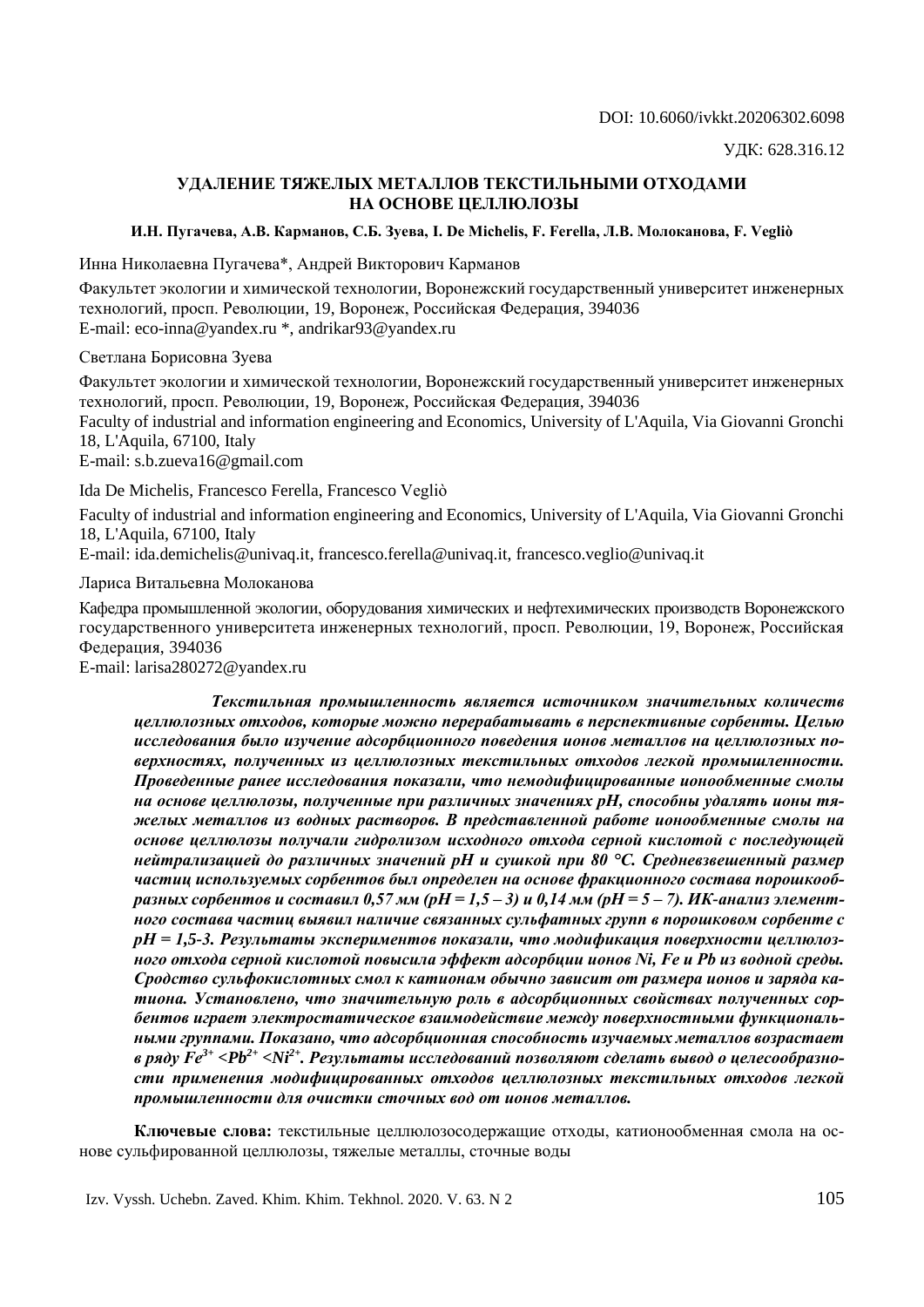# **HEAVY METAL REMOVAL BY CELLULOSE-BASED TEXTILE WASTE PRODUCT**

# **I.N. Pugacheva, A.V. Karmanov, S.B. Zueva, I. De Michelis, F. Ferella, L.V. Molokanova, F. Vegliò**

Inna N. Pugacheva\*, Andrei V. Karmanov

Faculty of Ecology and Chemical Technology, Voronezh State University of Engineering Technologies, Revolution ave., 19, Voronezh, 394036, Russia

E-mail: eco-inna@yandex.ru \*, andrikar93@yandex.ru

## Svetlana B. Zueva

Faculty of Ecology and Chemical Technology, Voronezh State University of Engineering Technologies, Revolution ave., 19, Voronezh, 394036, Russia Faculty of Industrial and Information Engineering and Economics, University of L'Aquila, Via Giovanni Gronchi, 18, L'Aquila, 67100, Italy E-mail: s.b.zueva16@gmail.com

Ida De Michelis, Francesco Ferella, FrancescoVegliò

Faculty of Industrial and Information Engineering and Economics, University of L'Aquila, Via Giovanni Gronchi, 18, L'Aquila, 67100, Italy

E-mail: ida.demichelis@univaq.it; francesco.ferella@univaq.it, francesco.veglio@univaq.it

Larisa V. Molokanova

Department of Industrial Ecology, Equipment of Chemical and Petrochemical Industries, Voronezh State University of Engineering Technologies, Revolution ave., 19, Voronezh, 394036, Russia E-mail: larisa280272@yandex.ru

*The textile industry is a source of significant amounts of cellulosic waste that can be processed into promising sorbents. The aim of study was understanding the adsorption behavior of metal ions on cellulose surfaces obtained from cellulose textile waste of light industry. Previous studies have shown that unmodified cellulose-based ion exchange resins obtained at different pH values were able to remove metal ions from aqueous solution. In present work the cellulose-based ion exchange resins were prepared by H2SO<sup>4</sup> hydrolysis of initial waste product with following neutralization up to different pH and drying at 80 °C. Based on the fractional composition of powdered sorbents, the weighted average particle size of the sorbents used is determined: sorbents with*   $pH = 1.5 - 3 \approx 0.57$  mm; sorbents with  $pH = 5 - 7 \approx 0.14$  mm. The IR analysis of the elemental *composition of the particles showed the presence of bound sulfate groups in the powder sorbent with pH = 1.5-3. The results of experiments showed that the modification of the surface of the cellulose waste with sulfuric acid increased the effect of adsorption of Ni, Fe and Pb ions from an aqueous solution. It has been established that the electrostatic interaction between surface functional groups plays a significant role in the adsorption properties of the sorbents obtained. The affinity of sulphonic acid resins for cations generally varies with the ionic size and charge of the cation. This study showed that adsorption capacities of studied metals were in the order of Fe3+<Pb2+<Ni2+. Resulting cellulose particles have sulfate groups on their surface, which have wide range of applications for the removal of heavy metal ions from wastewater.*

**Key words:** textile cellulose-containing waste, sulphonated cellulose cation exchange resins, heavy metals, wastewater

#### **Для цитирования:**

Пугачева И.Н., Карманов А.В., Зуева С.Б., De Michelis I., Ferella F., Молоканова Л.В., Vegliò F. Удаление тяжелых металлов текстильными отходами на основе целлюлозы. Изв. вузов. Химия и хим. технология. 2020. Т. 63. Вып. 2. С. 105-110 **For citation:**

Pugacheva I.N., Karmanov A.V., Zueva S.B., De Michelis I., Ferella F., Molokanova L.V., Vegliò F. Heavy metal removal by cellulose-based textile waste product. *Izv. Vyssh. Uchebn. Zaved. Khim. Khim. Tekhnol*. [Russ. J. Chem. & Chem. Tech.]. 2020. V. 63. N 2. P. 105-110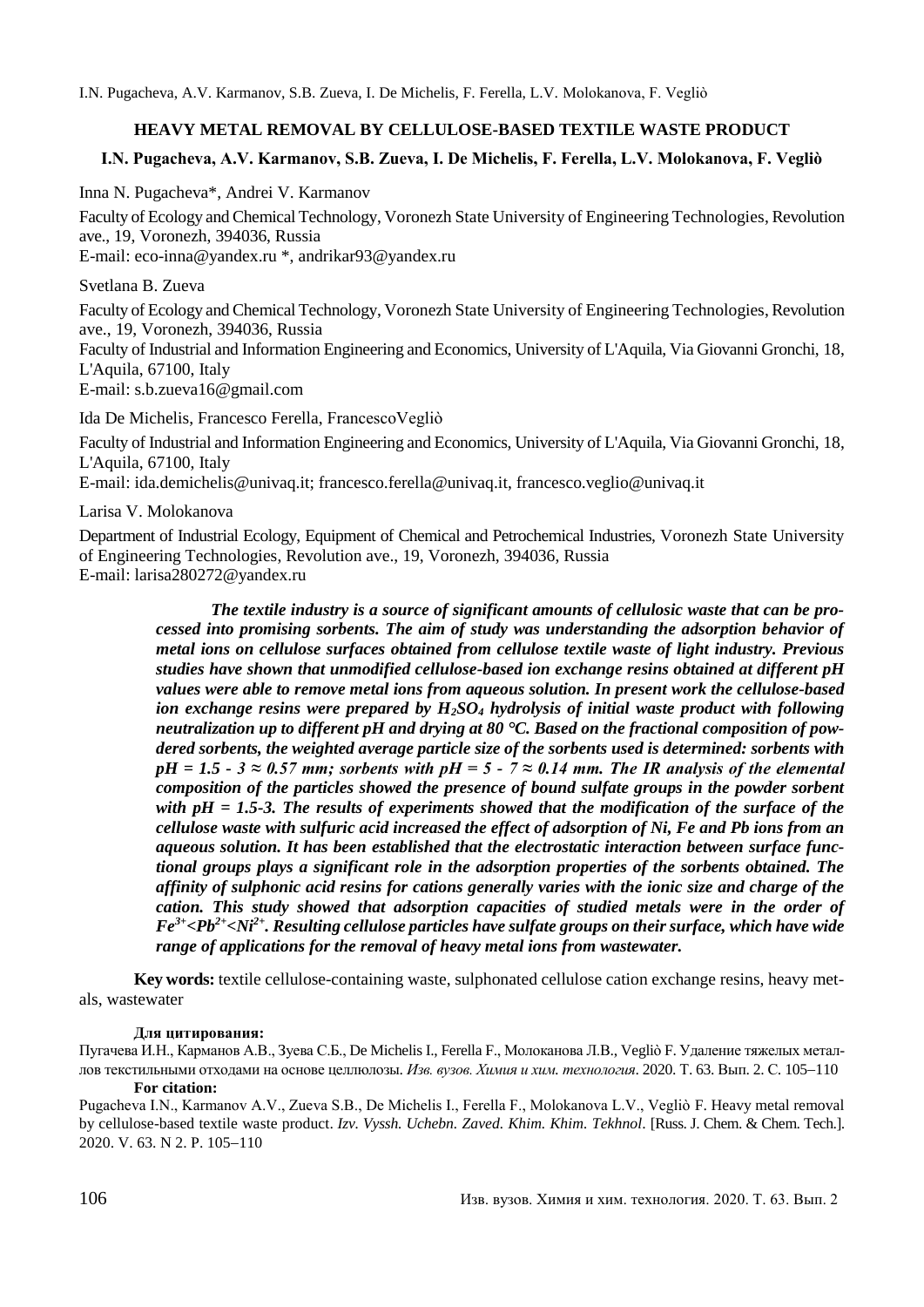## INTRODUCTION

Despite the variety of sorbents used [1-3], many of them do not satisfy the entire set of requirements for materials of this type, in connection with which the search and development of new sorption materials is carried out constantly [4-6]. Priority is to obtain relatively cheap sorption materials based on industrial wastes, since waste is reused [7-10].

Cellulose is cheap, renewable, biodegradable, and the most abundant organic raw material in the world [11-15]. During recent years, removal of heavy metal ions, both from waste water and natural waters, has gained importance to solve and minimize the industrial and ecological waste problems [16-18]. Cellulose particles as adsorbents for water purification have been an area of great interest in materials science research in recent years [19]. Owing to the hierarchical structure and tailor able adsorption behavior via surface chemical modification with negative binding groups such as carboxylic, sulfate, and phosphate, cellulose has shown excellent potential to adsorb water pollutants such as dyes pesticides, bacteria and virus, and a wide range of heavy metal ions [20].

It is well known that cellulosic materials can be obtained from various natural sources and can be employed as cheap adsorbents [22]. Their adsorption capacities for heavy metal ions and other aquatic pollutants can be significantly affected upon chemical treatment [21]. In general, chemically modified cellulose exhibits higher adsorption capacities for various aquatic pollutants than their unmodified forms. Numerous chemicals have been used for cellulose modifications which include mineral and organic acids, bases, oxidizing agent, organic compounds, etc. [22].

Application of sulfuric acid results in negative surface charge formation due to incorporation of a number of sulfate groups at the surface of the cellulose nanocrystal. The number of sulfate groups will dependent on the hydrolysis time and the sulfuric acid concentration [16]. From other hand, these groups can be removed by washing with dilute sodium hydroxide solutions, or by high temperature [17, 18].

It was shown [20] that the surface modification of cellulose microspheres by sulfate and phosphate functionalities improves the adsorption of metal ions from the aqueous medium.

This paper presents the results of the experiments studying sorption of  $Fe^{3+}$  Ni and  $Pb^{3+}$  ions from aqueous solutions by cellulose-based ion exchange resins, depending on the pH of the resin and duration of the process.

## MATERIALS AND METHODS

Model solution was prepared by dissolving the standard metal salts in distilled water. Concentrations of metal ions in the standard solution were 5 mg/L for each studied metals:  $Fe^{3+}$ , Ni<sup>2+</sup>, Pb<sup>2+</sup>.

A quantitative analysis was carried out by atomic absorption spectroscopy (AAS) (spectrometer Spectr AA 200, Varian) in order to evaluate the accurate content of Me in model solutions.

pH measurements were made using PS-2 pH meter which was calibrated with pH 6.86 and pH 4.00 standard buffers before use.

Infrared spectroscopy (FTIR, Impact 410 Nicolet spectrophotometer) was used to characterize the obtained sorbents.

All quantitative analyses were run in triplicate for reproducibility of data and results in the figures and tables were the averaged ones.

The sorbents samples were analyzed using a scanning electron microscope (SEM, JSM-6380 LV).

Wastes product containing cotton fiber were used to produce powdered cellulose-based sorbent.

## PREPARATION OF SORBENT FROM TEXTILE CEL-LULOSE-CONTAINING WASTE

Wastes containing cotton fiber were used to produce powdered cellulose-based sorbent. In all the experiments, a flask containing cellulose waste and diluted  $H_2SO_4$  (30 % wt.) were mixed and placed in thermostatic bath at 70 °C and kept under thermostatic control for 2 h, with following neutral leaching and drying at 80 °C of the resulting pulp.

Neutral leaching tests were carried out at room temperature in a jacketed stirred reactor tank at different cotton waste/distillate water ratios, in order to reach desired pH of leach liquor, by mixing at 100 rpm for 1 h. After what suspensions were filtered and filter cakes were dried at 80 °C for 2 h and grounded up to finerdispersed state. Depend on resulting leaching liquor pH following sorbents were obtained: КС1 (without neutral leaching step with initial pH = 1.5); KC2 (pH = 3);  $KC3$  ( $pH = 5$ );  $KC4$  ( $pH = 7$ ).

The IR spectroscopy data are presented in Fig. 1. Based on the fractional composition of powdered sorbents, the weighted average particle size of the sorbents used is determined: sorbents with  $pH = 1.5-3$  $\approx$  0.57 mm; sorbents with pH = 5-7  $\approx$  0.14 mm. In turn, the analysis of the elemental composition of the particles showed the presence of bound sulfate groups in the powder sorbent with  $pH = 1.5-3$ .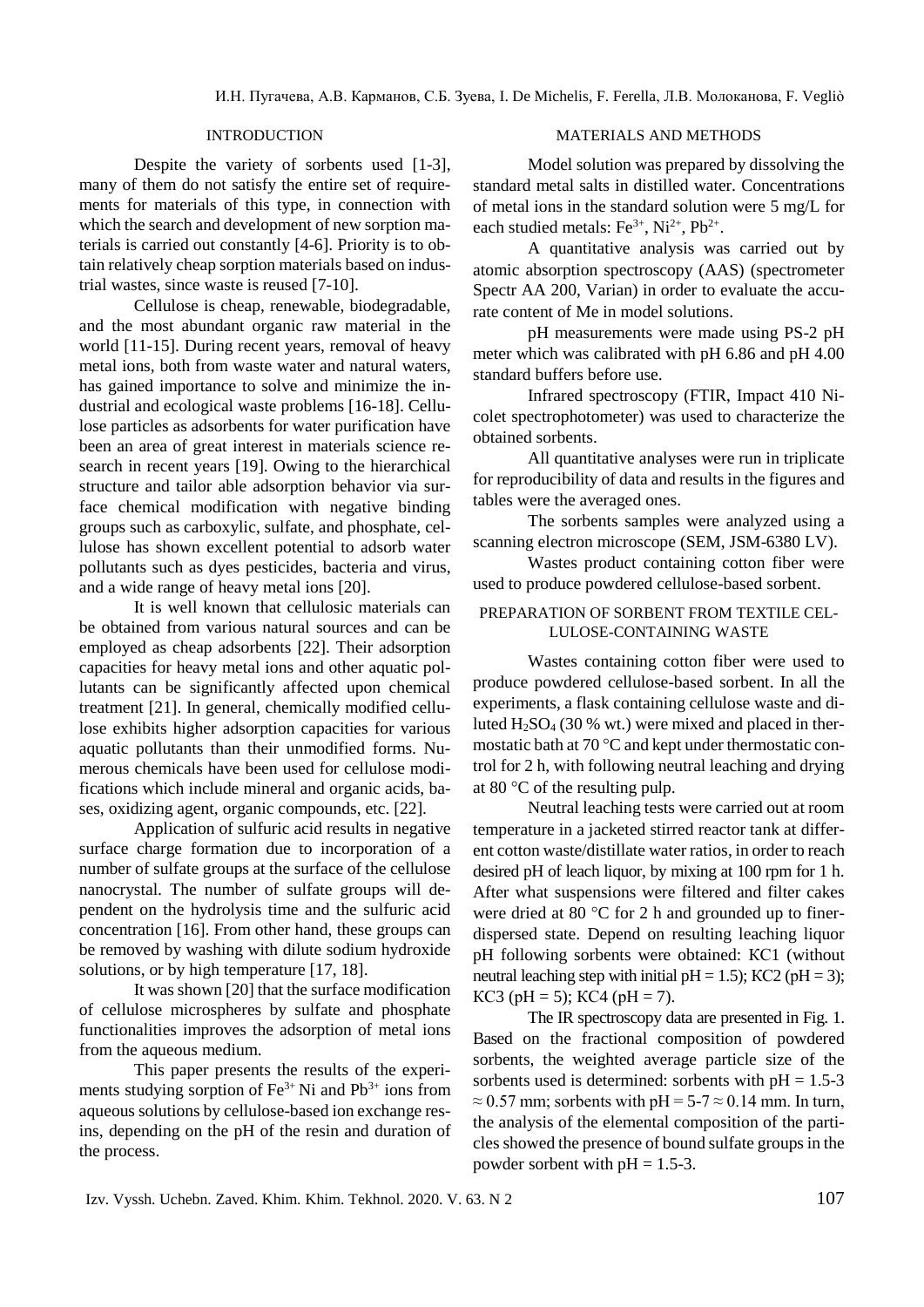

Fig. 1. IR spectra of studied cellulose-containing resins Рис. 1. ИК-спектры исследуемых ионообменных смол на основе целлюлозы: 1 – КС1; 2 – КС2; 3 – КС3; 4 – КС4



Fig. 2. SEM images of cellulose-based resins obtained at different pH: (a)  $pH = 1.5 - 3$ ; (b)  $pH = 5 - 7$ Рис. 2. СЭМ-изображения исследуемых ионообменных смол на основе целлюлозы: (а)  $pH = 1, 5 - 3$ ; (b)  $pH = 5 - 7$ 

# ADSORPTION EXPERIMENT

Adsorption experiments were carried in a jacketed stirred reactor tank. The time and mixing speed were set with an automatic controller.

Kinetic study of the heavy metal adsorption was investigated for sorbents dosages 1% wt. The suspensions were mixed under stirring during to 10, 20, 30, 40, 50 and 60 min at 250 rpm. All experiments have been realized at 25 °C.

The suspensions have been constituted by dissolving 0.5 g of powder in 50 mL of standard solution. At the end of the mixing, the suspensions have been filtrated. The residual concentration of Fe, Ni and Pb in the supernatant has been determined by atomic absorption spectroscopy with inductively coupled plasma emission spectrometer "Agilent Technologies 5100 ICP-OES".

Removal percentage for each ion based on its initial concentration was calculated according to following equation:

Removal percentage  $(\% ) = [(C_i-C_f)/C_i]100\%$ 

where  $C_i$  is the initial concentrations of  $Fe^{3+}$ ,  $Ni^{2+}$ ,  $Pb^{2+}$  ions in the solution (mg metal ion/L); and  $C_f$ is the concentrations of Fe<sup>3+</sup>, Ni<sup>2+</sup>, Pb<sup>2+</sup> ions in the solution after adsorption (mg metal ion/L).

The sorption capacity of the resin were calculated according to equation below:

 $q_e = (C_i - C_b)$  V/m

were  $C_i$  and  $C_b$  are the initial and final concentrations of Fe<sup>3+</sup>, Ni<sup>2+</sup>, Pb<sup>2+</sup> ions, respectively (mg/L); V is the volume of the solution, L; m is the sorbent mass, mg.

#### RESULTS AND DISCUSSION

Cellulose nanocrystals prepared by  $H_2SO_4$  hydrolysis have sulfate groups on their surface (Fig. 1). The process of sulfuric acid-hydrolysis of cellulose fibers for the preparation of cellulose nanocrystals includes an esterification reaction between acid and cellulose molecules, which induces the covalent coupling of sulfate groups on the surface of prepared sorbents [18]. Negatively charged sulfate groups play an important role in both surface chemistry and physical properties of obtained sorbents. Chemical reaction of cotton cellulose and sulfuric acid is presented below:

$$
\begin{bmatrix}\n\text{O}H \\
\text{C}_6\text{H}_7\text{O}_2\text{O}H \\
\text{OH} \\
\text{OH}\n\end{bmatrix}_{\text{n}} + n\text{H}_2\text{SO}_4 = \begin{bmatrix}\n\text{O}_6\text{H}_7\text{O}_2\text{O}_3\text{O}_3\text{H} \\
\text{O}_6\text{H}_7\text{O}_2\text{O}_3\text{O}_3\text{H} \\
\text{O} & \text{O}_3\text{O}_3\text{H}\n\end{bmatrix}_{\text{n}} + n\text{H}_2\text{O}
$$

In this case, metal removal from model solution can be explained by following reactions:

$$
C_6H_2O \leq \begin{bmatrix} OSO_3H \\ OSO_3H \\ OSO_3H \end{bmatrix}_n + nNaOH = \begin{bmatrix} OR \\ C_6H_2O \leq \begin{bmatrix} OR \\ OR \end{bmatrix}_n & R = -OH \\ OR \end{bmatrix}_n
$$

Fig. 3, shows the adsorption rate of Fe, Ni and Pb from model solution after adding studied adsorbents. Concentration of all studied metals reached a minimum after 15 min and then increased for all studied sorbents apart KC4 ( $pH = 7$ ).

The affinity of sulphonic acid resins for cations generally varies with the ionic size and charge of the cation. Results of experiment show that Fe, Ni and Pb are rapidly adsorbed on the all sorbents. However, the adsorption capacities of studied metals were in the order of  $\text{Fe}^{3+} < \text{Pb}^{2+} < \text{Ni}^{2+}$ . It also was found that no desorption of studied metals occurred in case of sorbent with  $pH = 7$ .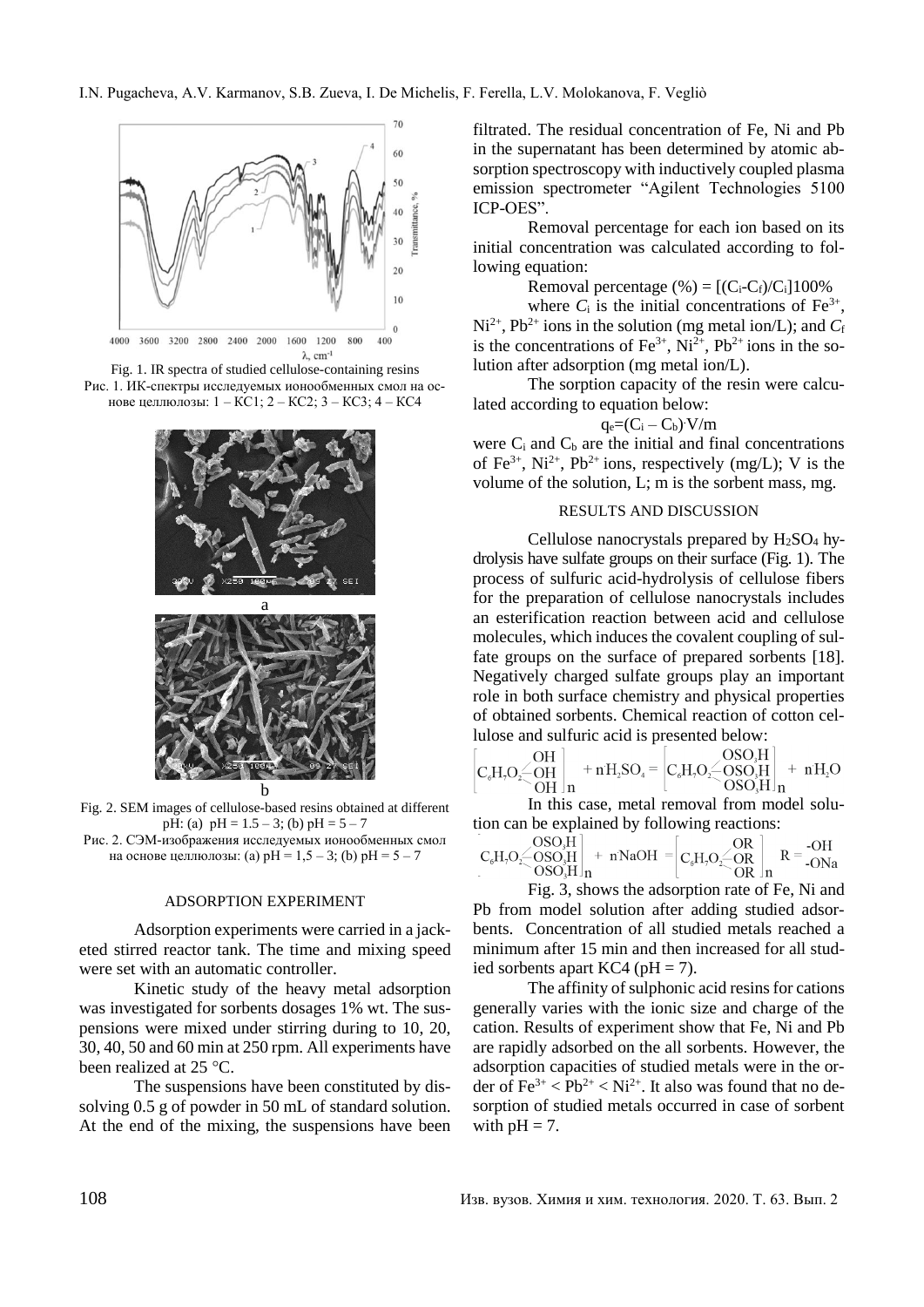

Fig. 3. The effect of process time on metal removing (1 – Ni; 2 – Fe; 3 – Pb) by studied cellulose-based resins prepared at different pH values: (a) – pH=1.5; (b) – pH=3; (c) – pH=5; (d) – pH=7 Рис. 3. Влияние продолжительности процесса на эффект удаления металлов (1 – Ni; 2 – Fe; 3 – Pb) исследуемыми ионообмен-

ными смолами на основе целлюлозы, полученными при разных рН: (a) – pH=1.5; (b) – pH=3; (c) – pH=5; (d) – pH=7

#### **CONCLUSIONS**

Unmodified cellulose-based ion exchange resins obtained at different pH values were able to remove  $Fe^{3+}$ ,  $Pb^{2+}$ , and Ni<sup>2+</sup> ions from aqueous solution serving as a model for a contaminated water medium.

The surface functionality of cellulose, ligand contents, depended on the pH of the resin, and electrostatic interaction played a significant role in the adsorption properties of the studied cellulose.

#### Л И Т Е Р А Т У Р А

- 1. **Лаптедульче Н.К., Дремичева Е.С.** Сравнительная оценка эффективности сорбционной очистки сточных вод от тяжелых металлов. *Вода: химия и экология*. 2014. № 12 (78). С. 81-87.
- 2. **Обуздина М.В., Руш Е.А., Шалунц Л.В.** Решение экологических проблем очистки сточных вод путем создания сорбента на основе цеолита. *Экология и пром-ть России*. 2017. № 8. С. 20-25. DOI: 10.18412/1816-0395-2017-8-20-25.
- 3. **Величко Л.Н., Рубановская С.Г.** Использование природных материалов при извлечении ионов металлов. LAP LAM-BERT Academic Publishing. 2012. 76 с (in Russian).
- 4. **Filiz N.А., ZeynepE.** Removal of Cu(II) ions by activated poplar sawdust (Samsun Clone) from aqueous solutions. *J. Hazard. Mat.* 2006. B 137. Р. 909-914. DOI: 10.1016/j.jhazmat.2006.03.014.
- 5. **Ольшанская Л.Н., Собгайда Н.А., Валиев Р.Ш.** Извлечение тяжелых металлов из загрязненных стоков с использованием адсорбентов и фитосорбентов. *Экология и пром-ть России*. 2015. № 11. С. 18-23. DOI: 10.18412/1816-0395-2015-11-18-23.

It was shown, that the surface modification of cellulose by sulfuric acid improved the adsorption of Ni, Fe and Pb ions from the aqueous medium.

It was also shown that KC4 sorbent provided maximum metal ion removal without any desorption of metal ions.

The modification of studied cellulose-based ion exchange resins will be the subject of further studies in our laboratories.

#### **REFERENCES**

- 1. **Laptedulche N.K., Dremicheva E.S.** Comparative evaluation of the efficiency of sorption treatment of wastewater from heavy metals. *Voda: Khim. Ekolog.* 2014. N 12 (78). P. 81-87 (in Russian).
- 2. **ObuzdinaM.V., Rush E.A., Shalunts L.V.**Solving environmental problems of wastewater treatment by creating a sorbent based on zeolite. *Ekolog. Promysh. Rossii.* 2017. N 8. P. 20-25 (in Russian).
- 3. **Velichko L.N., Rubanovskaya S.G.** The use of natural materials in the extraction of metal ions. LAP LAMBERT Academic Publishing. 2012. 76 p. (in Russian).
- 4. **Filiz N.А., Zeynep E.** Removal of Cu(II) ions by activated poplar sawdust (Samsun Clone) from aqueous solutions. *J. Hazard. Mat.* 2006. B 137. Р. 909-914. DOI: 10.1016/j.jhazmat.2006.03.014.
- 5. **Olshanskaya L.N., Sobgaiyda N.A., Valiev R.Sh.** Extraction of heavy metals from contaminated sewage using adsorbents and phytosorbents. *Ekolog. Promysh. Rossii.* 2015. N 11. P. 18-23 (in Russian).

Izv. Vyssh. Uchebn. Zaved. Khim. Khim. Tekhnol. 2020. V. 63. N 2 109